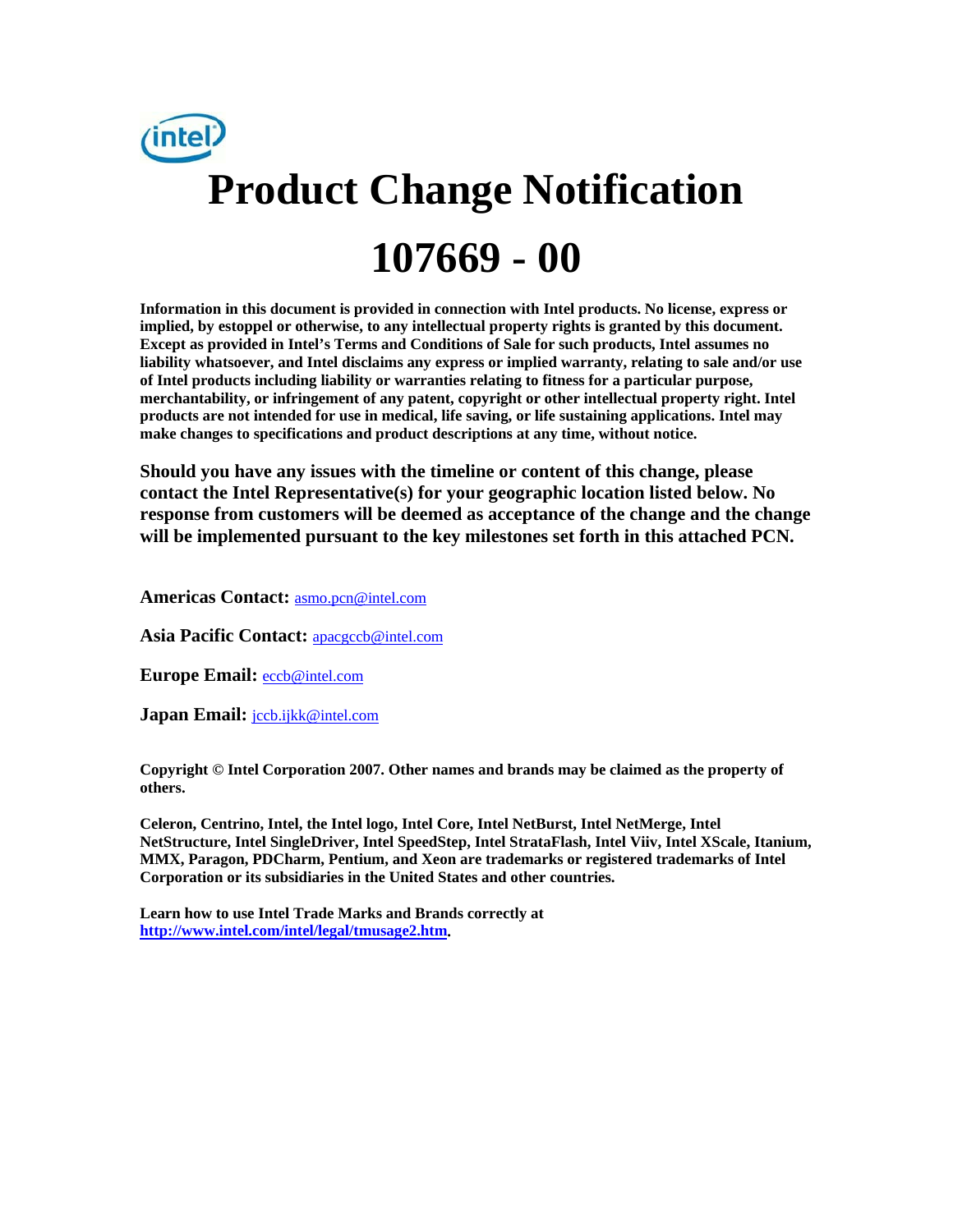

| <b>Change Notification #:</b> | 107669 - 00                                                                                                  |
|-------------------------------|--------------------------------------------------------------------------------------------------------------|
| <b>Change Title:</b>          | D946GZAB, PCN 107669-00, Product Design,<br>ROHS compliance implementation and add<br><b>VREG Controller</b> |
| <b>Date of Publication:</b>   | <b>June 21, 2007</b>                                                                                         |

# **Key Characteristics of the Change:**

Product Design

#### **Forecasted Key Milestones:**

| Date Customer Must be Ready to Receive Post-Conversion Material: | Jul 13, 2007 |
|------------------------------------------------------------------|--------------|
|------------------------------------------------------------------|--------------|

### **Description of Change to the Customer:**

Updating with a new VREG Controller to ensure superior quality and ROHS compliance implementation.

### **Customer Impact of Change and Recommended Action:**

This change has been thoroughly evaluated to ensure that there are no quality, reliability or functional implications to our customers. Intel is not recommending additional qualification of these changes on platforms received from Intel. These board changes are not expected to cause a change to the Microsoft\* Windows\* operating system's software driver stack. No expected OS image change.

#### **Products Affected / Intel Ordering Codes:**

| <b>Pre Change</b><br><b>Product Code</b> | <b>Pre Change</b><br>MM# | <b>Pre Change</b><br>AА | <b>Post Change</b><br>AА |
|------------------------------------------|--------------------------|-------------------------|--------------------------|
| LAD946GZABL 882815                       | 882815                   | D53993-302              | D53993-303               |
| <b>BLKD946GZABL 884130</b>               | 884130                   | D66610-301              | D <sub>666</sub> 10-302  |
| BOXD946GZABL 884131                      | 884131                   | D <sub>666</sub> 10-301 | D <sub>666</sub> 10-302  |

## **Reference Documents / Attachments:**

**Document: Location #:**

# **PCN Revision History:**

**Date of Revision: Revision Number: Reason:**